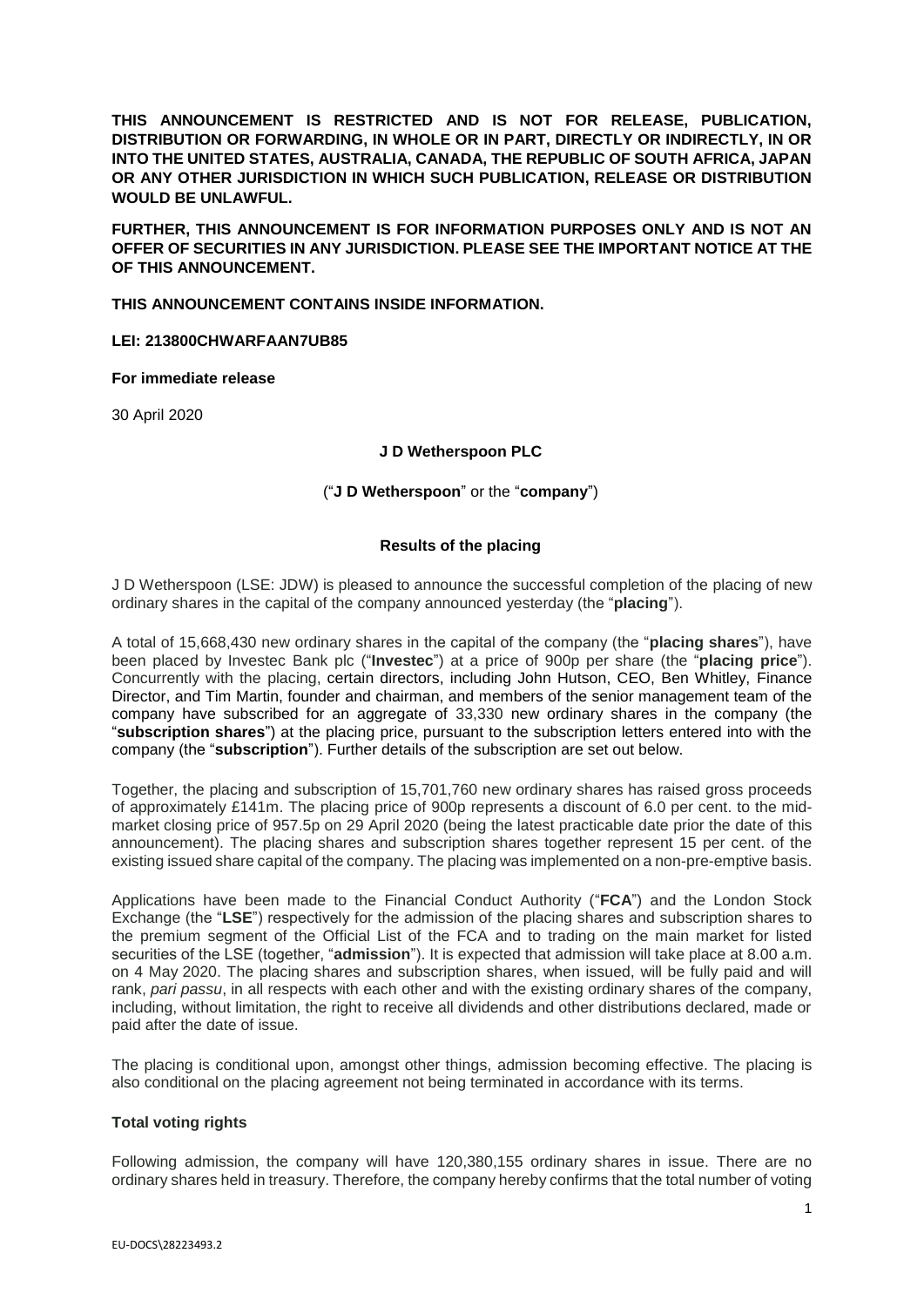rights in the company will, following admission, be 120,380,155. This figure may be used by shareholders as the denominator for the calculations by which they will determine if they are required to notify their interest in, or a change to their interest in, the company under the FCA's Disclosure Guidance and Transparency Rules.

## **Directors' participation**

Certain directors of the company and other persons discharging managerial responsibilities (together the "**PDMRs**") and/or persons closely associated ("**PCA**") with them have agreed to subscribe for in aggregate of 33,330 subscription shares in the capital of the company, at the placing price.

| <b>Name</b>                   | <b>Number of subscription</b><br>shares acquired in the<br>subscription |
|-------------------------------|-------------------------------------------------------------------------|
| <b>Timothy Randall Martin</b> | 20,000                                                                  |
| John David Hutson             | 3,333                                                                   |
| David Capstick                | 1,111                                                                   |
| Benjamin Whitley              | 1,110                                                                   |
| Harry Michael Charles Morley  | 1,111                                                                   |
| Debra Gilchrist               | 2,777                                                                   |
| Helena Geoghegan              | 2,222                                                                   |
| Nigel Connor                  | 555                                                                     |
| Susan Alina Cacioppo          | 1,111                                                                   |

The following directors, PDMRs and their PCAs participated in the subscription:

## **Related Party Transaction**

Columbia Threadneedle Investments ("**CTI**"), a substantial shareholder of the company and who is a related party for the purposes of Chapter 11 of the listing rules of the FCA (the "**listing rules**") have agreed to participate in the placing for 3,291,975 placing shares, for an aggregate consideration of £29.6m. The participation from CTI constitutes a smaller related party transaction for the purposes of Listing Rule 11.1.10R and this announcement is therefore made in accordance with Listing Rule 11.1.10R(c). The company is grateful for Columbia Threadneedle's support.

Defined terms used in this announcement have the meanings given to them in the Proposed Placing of Ordinary Shares announcement (RNS Number: 3831L) released yesterday, unless the context provides otherwise.

*This announcement is released by J D Wetherspoon plc and contains inside information for the purposes of Article 7 of the Market Abuse Regulation (EU) 596/2014 (MAR), and is disclosed in accordance with the company's obligations under Article 17 of MAR.*

**J D Wetherspoon plc**  John Hutson, Chief Executive Officer Ben Whitley, Finance Director

**(please address all enquiries to Alex Bull**

**email:** [abull@jdwetherspoon.co.uk](mailto:%20abull@jdwetherspoon.co.uk) or 07770 966 923)

**Investec Bank plc – Sole Financial Adviser, Sole Broker, Sole Global**  Tel: +44 (0)20 7597 5970 **Coordinator & Sole Bookrunner**

Christopher Baird, David Flin, Tejas Padalkar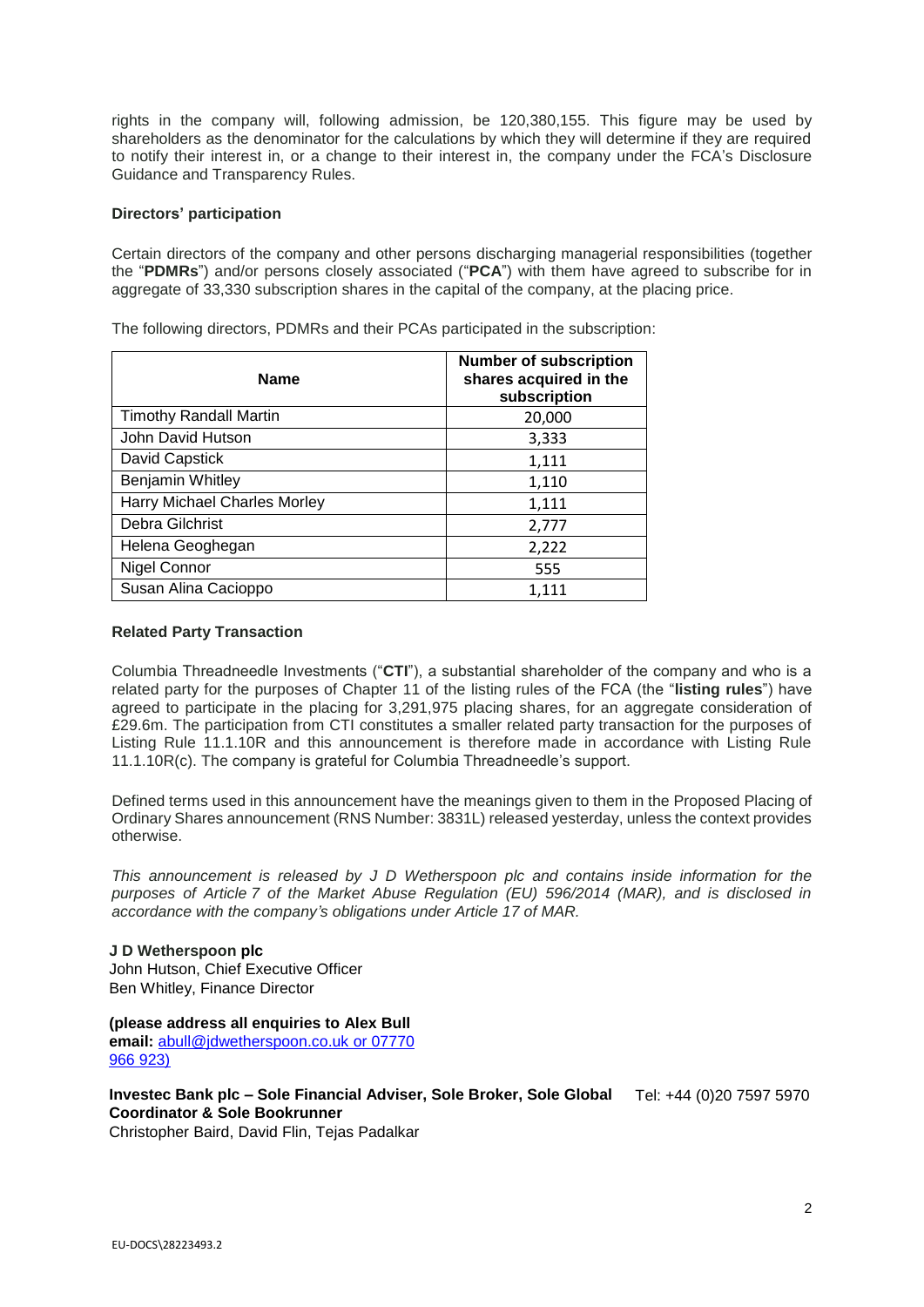## **NOTES TO EDITORS**

1. J D Wetherspoon owns and operates pubs throughout the UK and Ireland. The company aims to provide customers with good-quality food and drink, served by well-trained and friendly staff, at reasonable prices. The pubs are individually designed and the company aims to maintain them in excellent condition.

2. Visit our website www.jdwetherspoon.com.

3. The annual report and financial statements 2019 has been published on the company's website on 13 September 2019.

4. The current financial year comprises 52 trading weeks to 26 July 2020.

5. For the purposes of MAR and Article 2 of Commission Implementing Regulation (EU) 2016/1055, the person responsible for releasing this announcement is Ben Whitley, Finance Director of J D Wetherspoon.

# **This Announcement should be read in its entirety. In particular, you should read and understand the information provided in the "Important Notices" section of this Announcement.**

### **IMPORTANT NOTICES**

No action has been taken by the company, Investec or any of their respective Affiliates that would permit an offer of the placing shares or possession or distribution of this Announcement or any other offering or publicity material relating to such placing shares in any jurisdiction where action for that purpose is required. Persons into whose possession this Announcement comes are required by the company and Investec to inform themselves about, and to observe, such restrictions.

This Announcement has been issued by and is the sole responsibility of the company. No representation or warranty, express or implied, is or will be made as to, or in relation to, and no responsibility or liability is or will be accepted by Investec or by any of its Affiliates or as to, or in relation to, the accuracy or completeness of this Announcement (or whether any information has been omitted from the Announcement), or any other written, oral, visual or electronic information made available to or publicly available to any interested party or its advisers, or any other statement made or purported to be made by or on behalf of Investec or any of its Affiliates in connection with the company, the placing shares, the placing, the subscription shares or the subscription and any liability therefore is expressly disclaimed. Each of Investec and its Affiliates accordingly disclaims all and any liability, whether arising in tort, contract or otherwise in respect of the use of this Announcement, or any statements or other information contained (or omitted) in this Announcement or otherwise arising in connection therewith and no representation or warranty, express or implied, is made by Investec or any of its Affiliates as to the accuracy, completeness or sufficiency of the information contained in this Announcement.

This Announcement or any part of it does not constitute or form part of any offer to issue or sell, or the solicitation of an offer to acquire, purchase or subscribe for, any securities in the United States, Canada, Australia, the Republic of South Africa or Japan or any other jurisdiction in which the same would be unlawful. No public offering of the placing shares is being made in any such jurisdiction. No prospectus will be made available in connection with the matters contained in this Announcement and no such prospectus is required (in accordance with the Prospectus Regulation) to be published. Persons needing advice should consult a qualified independent legal adviser, business adviser, financial adviser or tax adviser for legal, financial, business or tax advice.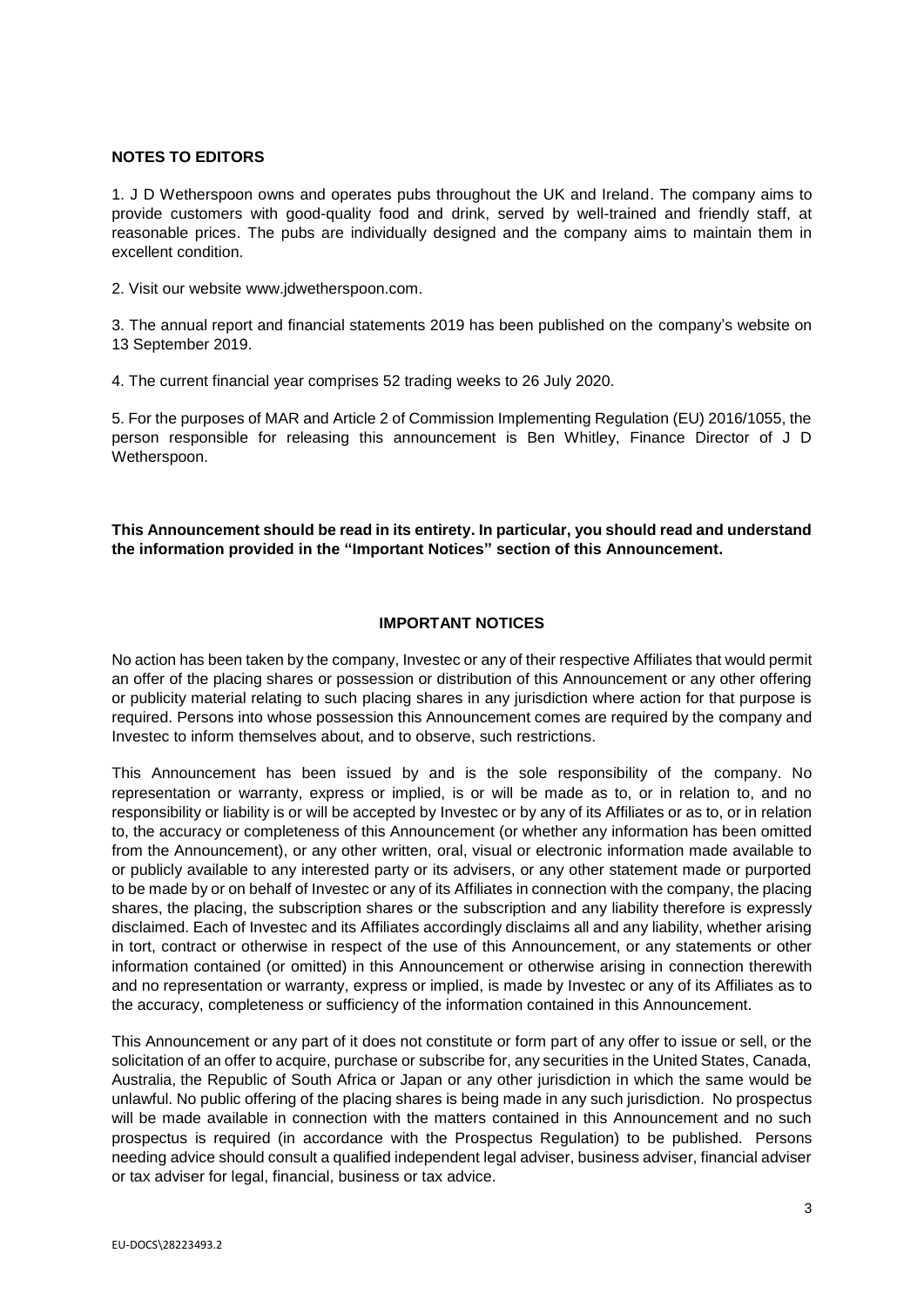THIS ANNOUNCEMENT AND THE INFORMATION CONTAINED IN IT, IS RESTRICTED AND IS NOT FOR PUBLICATION, RELEASE OR DISTRIBUTION, DIRECTLY OR INDIRECTLY, IN WHOLE OR IN PART, IN OR INTO THE UNITED STATES OF AMERICA, ITS TERRITORIES AND POSSESSIONS, ANY STATE OF THE UNITED STATES OR THE DISTRICT OF COLUMBIA (COLLECTIVELY, THE "**UNITED STATES**"), AUSTRALIA, CANADA, THE REPUBLIC OF SOUTH AFRICA OR JAPAN OR ANY OTHER JURISDICTION IN WHICH SUCH PUBLICATION, RELEASE OR DISTRIBUTION WOULD BE UNLAWFUL. FURTHER, THIS ANNOUNCEMENT IS FOR INFORMATION PURPOSES ONLY AND IS NOT AN OFFER OF SECURITIES IN ANY JURISDICTION. THIS ANNOUNCEMENT HAS NOT BEEN APPROVED BY THE LONDON STOCK EXCHANGE, NOR IS IT INTENDED THAT IT WILL BE SO APPROVED.

THE PLACING SHARES HAVE NOT BEEN AND WILL NOT BE REGISTERED UNDER THE UNITED STATES SECURITIES ACT OF 1933, AS AMENDED (THE "**SECURITIES ACT**"), OR UNDER THE SECURITIES LAWS OF, OR WITH ANY SECURITIES REGULATORY AUTHORITY OF, ANY STATE OR OTHER JURISDICTION OF THE UNITED STATES, AND MAY NOT BE OFFERED, SOLD OR TRANSFERRED, DIRECTLY OR INDIRECTLY, IN OR INTO THE UNITED STATES ABSENT REGISTRATION UNDER THE SECURITIES ACT OR PURSUANT TO AN AVAILABLE EXEMPTION FROM, OR IN A TRANSACTION NOT SUBJECT TO, THE REGISTRATION REQUIREMENTS OF THE SECURITIES ACT AND IN COMPLIANCE WITH ANY APPLICABLE SECURITIES LAWS OF ANY STATE OR OTHER JURISDICTION OF THE UNITED STATES. THE PLACING IS BEING MADE (A) OUTSIDE THE UNITED STATES IN OFFSHORE TRANSACTIONS AS DEFINED IN, AND PURSUANT TO, REGULATION S UNDER THE SECURITIES ACT AND (B) TO IN THE UNITED STATES ONLY TO PERSONS REASONABLY BELIEVED TO BE "QUALIFIED INSTITUTIONAL BUYERS" IN TRANSACTIONS NOT INVOLVING ANY "PUBLIC OFFERING" WITHIN THE MEANING OF SECTION 4(A)(2) OF THE SECURITIES ACT AND/OR PURSUANT TO AN EXEMPTION FROM, OR IN A TRANSACTION NOT SUBJECT TO, THE REGISTRATION REQUIREMENTS OF THE SECURITIES ACT. NO PUBLIC OFFERING OF THE SHARES REFERRED TO IN THIS ANNOUNCEMENT IS BEING MADE IN THE UNITED KINGDOM, THE UNITED STATES, ANY OTHER RESTRICTED TERRITORY (AS DEFINED BELOW) OR ELSEWHERE.

No prospectus has been lodged with, or registered by, the Australian Securities and Investments Commission or the Japanese Ministry of Finance; the relevant clearances have not been, and will not be, obtained for the South Africa Reserve Bank or any other applicable body in the Republic of South Africa in relation to the placing shares and the placing shares have not been, nor will they be, registered under or offering in compliance with the securities laws of any state, province or territory of Australia, Canada, the Republic of South Africa or Japan. Accordingly, the placing shares may not (unless an exemption under the relevant securities laws is applicable) be offered, sold, resold or delivered, directly or indirectly, in or into Australia, Canada, the Republic of South Africa, or Japan or any other jurisdiction in which such activities would be unlawful.

Certain statements contained in this Announcement constitute "forward-looking statements" with respect to the financial condition, performance, strategic initiatives, objectives, results of operations and business of the company. All statements other than statements of historical facts included in this Announcement are, or may be deemed to be, forward-looking statements. Without limitation, any statements preceded or followed by or that include the words ''targets'', ''plans'', ''believes'', ''expects'', "aims", "intends", "anticipates", "estimates", "projects", "will", "may", "would", "could" or "should", or words or terms of similar substance or the negative thereof, are forward-looking statements. Forwardlooking statements include statements relating to the following: (i) future capital expenditures, expenses, revenues, earnings, synergies, economic performance, indebtedness, financial condition, dividend policy, losses and future prospects; and (ii) business and management strategies and the expansion and growth of the company's operations. Such forward-looking statements involve risks and uncertainties that could significantly affect expected results and are based on certain key assumptions. Many factors could cause actual results, performance or achievements to differ materially from those projected or implied in any forward-looking statements. The important factors that could cause the company's actual results, performance or achievements to differ materially from those in the forwardlooking statements include, among others, economic and business cycles, the terms and conditions of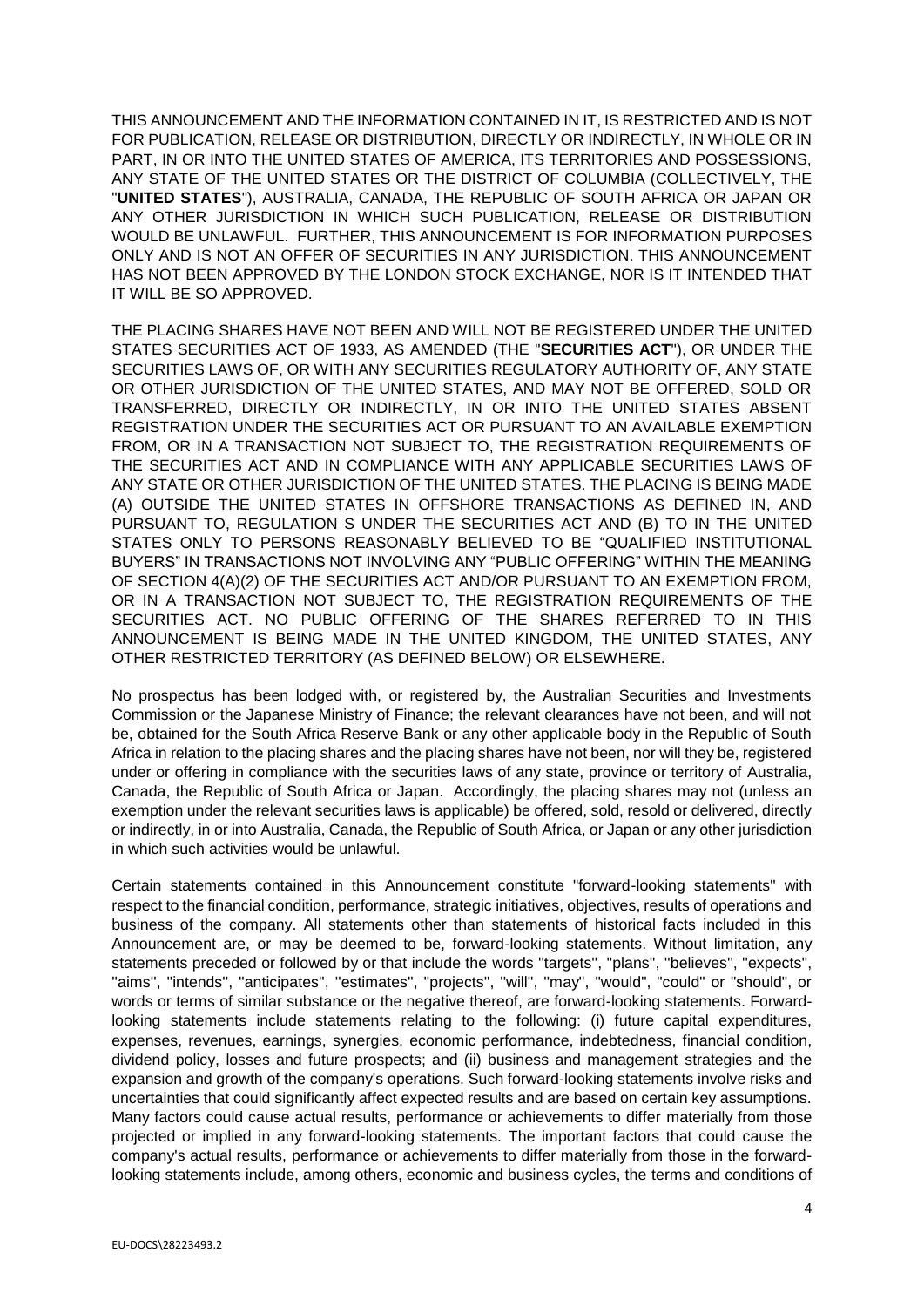the company's financing arrangements, foreign currency rate fluctuations, competition in the company's principal markets, acquisitions or disposals of businesses or assets and trends in the company's principal industries. Due to such uncertainties and risks, you are cautioned not to place undue reliance on such forward-looking statements, which speak only as of the date hereof. In light of these risks, uncertainties and assumptions, the events described in the forward-looking statements in this Announcement may not occur. The forward-looking statements contained in this Announcement speak only as of the date of this Announcement. The company, its Directors and Investec each expressly disclaim any obligation or undertaking to update or revise publicly any forward-looking statements, whether as a result of new information, future events or otherwise, unless required to do so by applicable law or regulation, the listing rules, MAR, the DTRs, the rules of the London Stock Exchange or the FCA.

Investec is authorised by the Prudential Regulatory Authority and regulated in the United Kingdom by the Prudential Regulation Authority (the "**PRA**") and the FCA. Investec is acting exclusively for the company and no one else in connection with the placing, the content of this Announcement and other matters described in this Announcement. Investec will not regard any other person as its respective client in relation to the placing, the content of this Announcement and other matters described in this Announcement and will not be responsible to anyone (including any Placees) other than the company for providing the protections afforded to its clients or for providing advice to any other person in relation to the placing, the content of this Announcement or any other matters referred to in this Announcement. Neither Investec nor any of its Affiliates owes or accepts any duty, liability or responsibility whatsoever (whether direct or indirect, whether in contract, in tort, under statute or otherwise) to any person who is not a client of Investec in connection with the placing, this Announcement, any statement contained herein, or otherwise.

Any indication in this Announcement of the price at which ordinary shares have been bought or sold in the past cannot be relied upon as a guide to future performance. No statement in this Announcement is intended as a profit forecast or estimate for any period and no statement in this Announcement should be interpreted to mean that earnings, earnings per share or income, cash flow from operations or free cash flow for the company, as appropriate, for the current or future years would necessarily match or exceed the historical published earnings, earnings per share or income, cash flow from operations or free cash flow for the company.

In connection with the placing, Investec and its Affiliates may take up a portion of the placing shares as a principal position and in that capacity may retain, purchase or sell for its own account such shares and other securities of the company or related investments and may offer or sell such shares, securities or other investments otherwise than in connection with the placing. Accordingly, references in this Announcement to placing shares being issued, offered or placed should be read as including any issue, offering or placement of such shares in the company to Investec or any of its Affiliates acting in such capacity. In addition, Investec and any of its Affiliates may enter into financing arrangements (including swaps, warrants or contracts for difference) with investors in connection with which Investec or any of its Affiliates may from time to time acquire, hold or dispose of such securities of the company, including the placing shares. Neither Investec nor its Affiliates intends to disclose the extent of any such investment or transactions otherwise than in accordance with any legal or regulatory obligation to do so.

The placing shares to be issued or sold pursuant to the placing will not be admitted to trading on any stock exchange other than the London Stock Exchange.

This Announcement does not constitute a recommendation concerning the placing. The price and value of securities can go down as well as up. Past performance is not a guide to future performance. The contents of this Announcement are not to be construed as legal, business, financial or tax advice. Each shareholder or prospective investor should consult his, her or its own legal adviser, business adviser, financial adviser or tax adviser for legal, financial, business or tax advice.